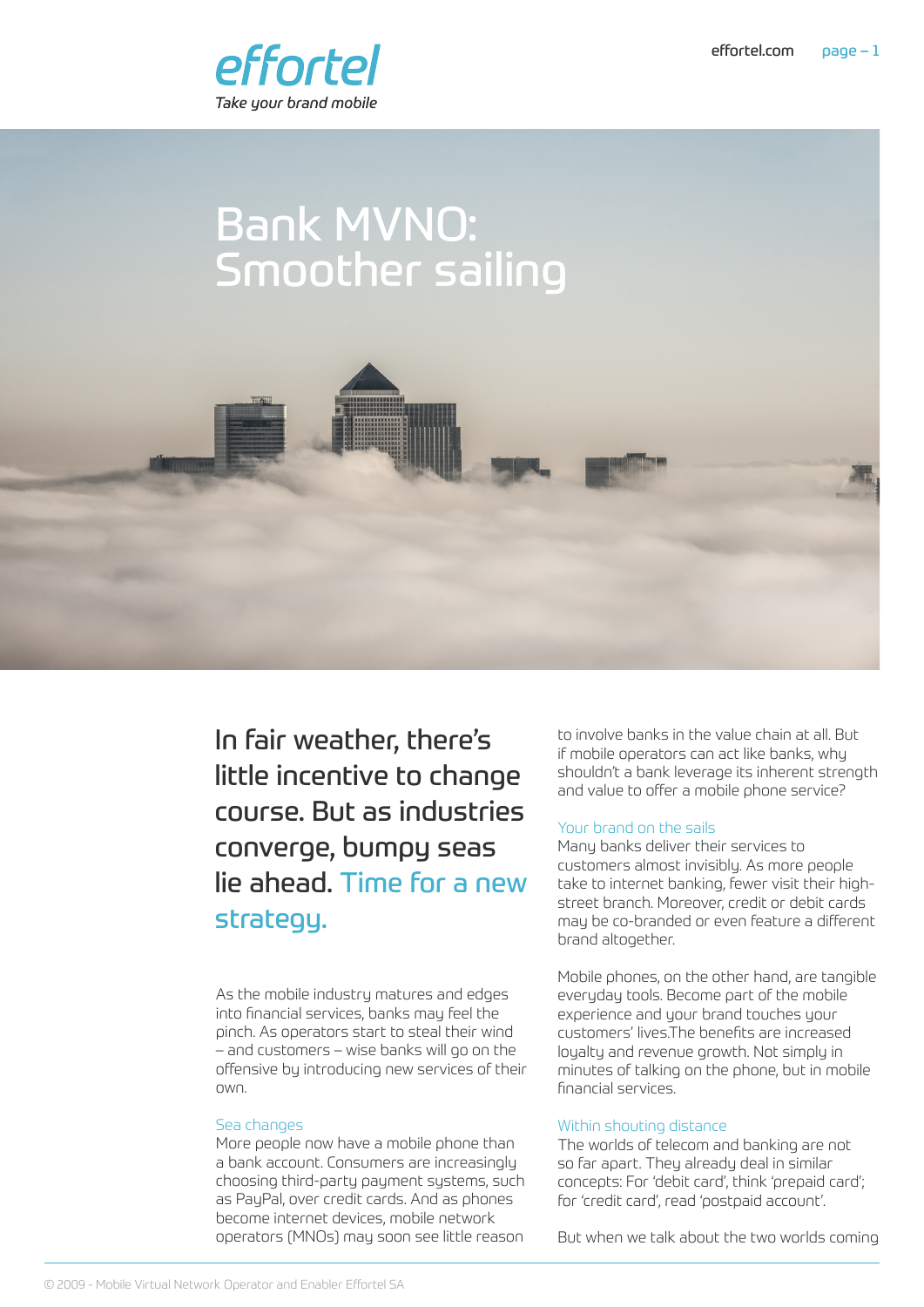together, banks actually have the edge. As a bank, you have two things that MNOs envy: customers who trust you and long-term relationships with them. Many customers stay with the same bank for decades – longer than mobile operators have been in existence.

Even as people grumble about low interest rates on current and savings accounts, they see the value in the services you provide. Asked which type of company they would prefer to provide mobile payments, 85% of customers nominate their main bank $<sup>1</sup>$ .</sup> . <sup>1</sup>Source: Forrester's Consumer Technographics® 2003 European Study

#### Charting a new course

Mobile payments are not in full flow yet. But the wind is picking up. With growth in voice

# Mobiles are smarter " than credit cards and could even replace them."

calls flattening and data revenues over-hyped, an operator's success is based as much on valueadded services as on minutes of use. In this new field, banking is a prime contender.

Introducing a mobile service means entering a new arena against a different class of competitor. But it doesn't mean starting from scratch. Your original boat is still more than seaworthy. It just requires some adjustments.

Going mobile means you can attract more customers and secure your existing market position. New revenue streams open up along with new market segments and business models. Most of all,you gain full control of mobile payments and banking.

## The tide turns in your favour

Apart from trust and relationships, you have several other strengths. First, you are already positioned in the value chain. And your role there is set to expand. You also understand the finance business and are able to use existing systems and processes.

Mobile banking today has barely left harbour. But it's on the way. Micropayments are already popular in the East among developed countries. From vending machines and shops to public transport, 'micro' applies to anything you would normally pay for in cash, with the mobile often working as a barcode scanner.

A macropayment means anything for which you would typically use a credit card – from shopping online to paying in hotels and restaurants. Today, your waiter carries a handheld payment terminal; tomorrow, you could key in the bill on your mobile. In fact, mobiles are smarter than credit cards (rate the food as you add a tip!) and could conceivably even replace them.

#### Giving customers incentives to jump ship

Mobile payments is just one obvious service. But there are many more. You would offer customers a full mobile service. Apart from all the possible 3G bells and whistles, there are two more prosaic – but perhaps even more enticing – hooks for customers: postpaid benefits and cheap calling.

When prepaid top-up cards were introduced, they revolutionised mobile use, opening up the market beyond businesscustomers and giving people a phone without contractual obligations.

Today, many prepaid users remain unaware of the benefits of a postpaid account – cheaper per-minute costs, no need to top up, reduced hardware costs – preferring prepaid out of habit. Still others have difficulty getting accepted for a postpaid contract with an MNO.

> Customers "get that extra feeling of security that comes with their bank."

## Get customers on board

While an MNO needs assurances that a customer will not default – and has therefore to run costly processes – a bank can cut out the middleman by offering a postpaid service without contract. Since the bank already has a financial relationship with the customer, there's no risk.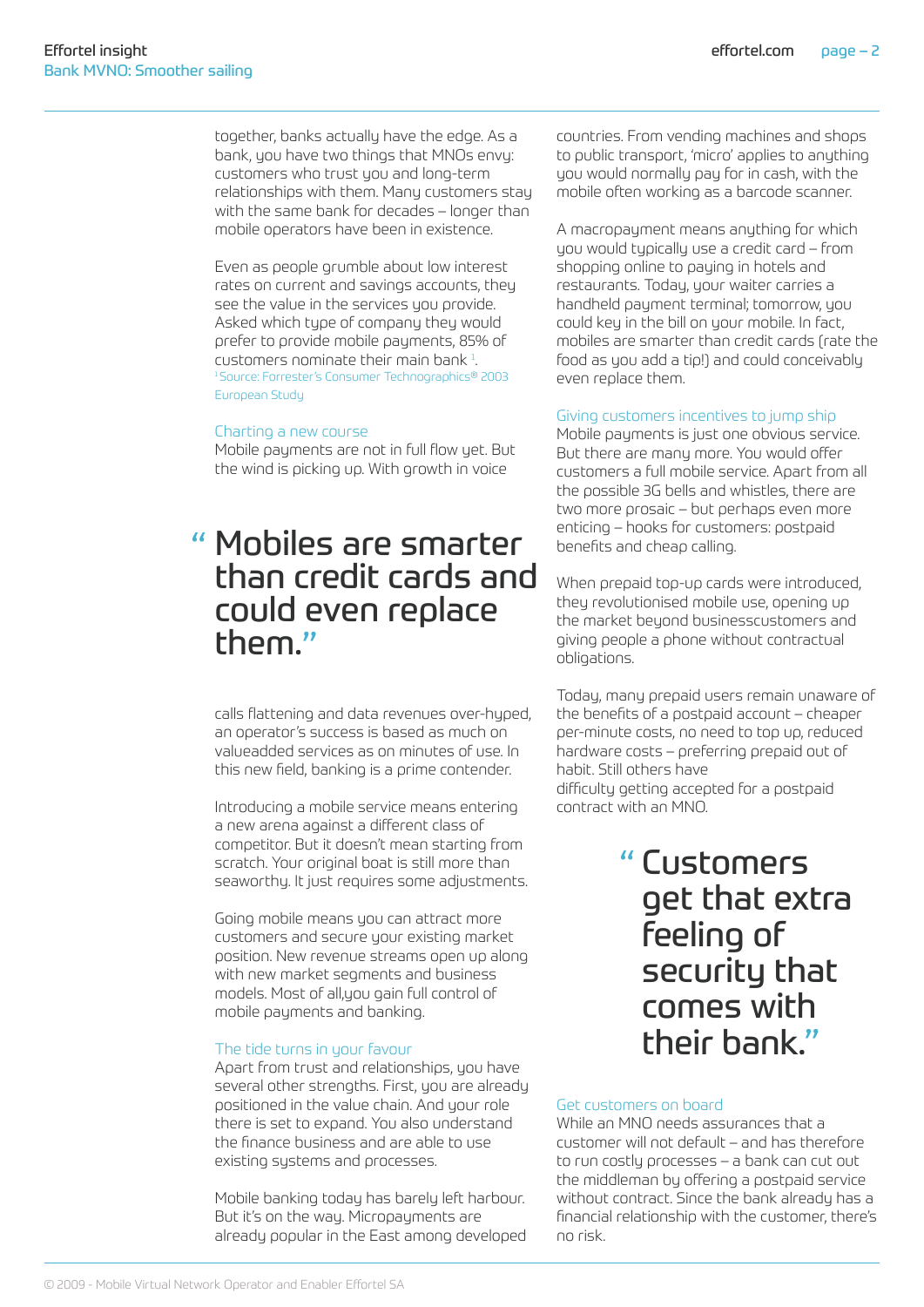On top of that, the bank holds its customers' money throughout the billing period, collecting interest at every step.

### Make waves

If financial service revenues are increasing, while airtime revenue declines, why not take a radical step and throw in voice calls for free? For a small monthly flat fee, customers could talk as much as they liked.

Combining attractive deals like this with the innovative 'contract-less' postpaid option would not only encourage existing customers to sign up for your mobile service, but could attract new customers to the bank – particularly among key demographics such as students or young professionals not yet 'locked in' with a mortgage.

As well as great services and excellent value, customers get that extra feeling of security that comes with their bank.

## Hit the start line at full speed

Going mobile offers short-term benefits but is definitely a long-haul business – more an ocean race than a harbour course in protected waters. We recognise, too, that banks typically do not move fast from a standing start. So a small initial move is needed to get momentum going. This means first bringing the bank systems inside the mobile network.

After that, the race is on. Each stage sees a gradual transition, with the mobile service moving from a valueadded service under the bank's chosen brand to a fully integrated payment and communications system.

#### The right equipment

A key waypoint is the eventual development of a Banking SIM card. While not necessary at the outset, this would combine credit card and telephone functionality in a single unique-user module.

There are several business models for hardware. Banks could include a small area in their regular branches to display mobile handsets attractively. This in turn could have a positive impact on the brand image, giving staff a chance to get out from behind glass counters and be more approachable, friendly and open.

Alternatively, handsets could be sold exclusively online, as Germany's Handy Service does already. Or you could simply work with a third-party distributor, such as the UK's Carphone Warehouse.

#### A steady hand at the wheel

Even the best skippers need a navigator, tactician and a tight and experienced crew to cross the finish line ahead of the competition. Come and talk to us to discuss your next move.